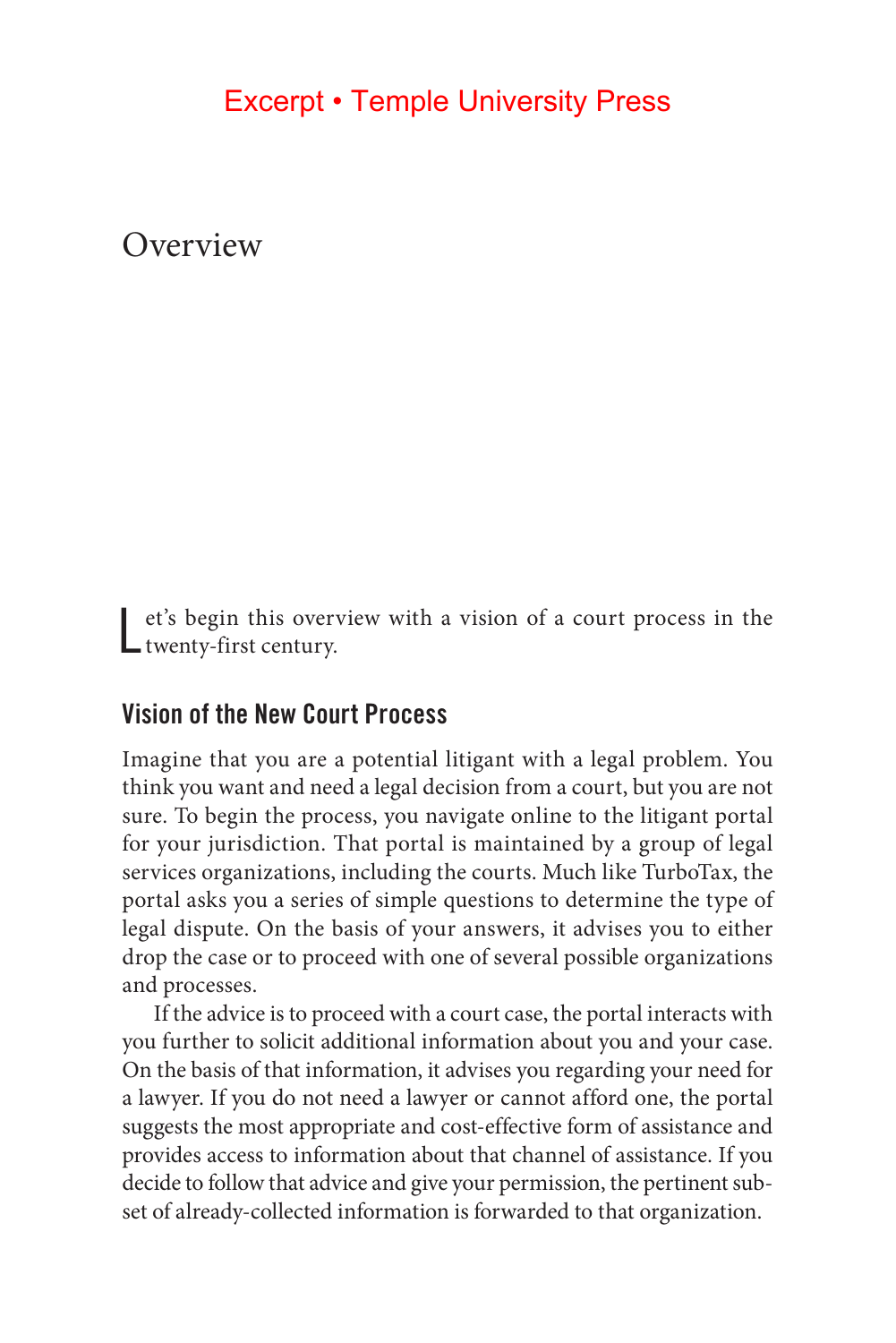Of course, you are free to ignore any of the advice given by the portal. If you choose a different course, the portal still provides any necessary support that it can. Note also that you may not be aware of the portal and instead begin the process by visiting a court, lawyer, or legal services provider either physically or virtually. Any of those organizations may choose to direct you to the portal for evaluation and advice or, alternately, perform a separate assessment and only then make the referral (or not). Thus, there is freedom of decision on both sides.

Let us assume that you decide to proceed with the case through the court system.

The portal next passes you to the case-filing interface, which helps you create and file the initial documents for the case electronically. Again, as with TurboTax, you do not need to figure out which forms are necessary or understand the forms themselves. The portal interface guides you through the process, solicits the necessary information, creates the forms, and files them with the court. If fees are necessary, the portal solicits and collects those as well.

The portal then advises you on the overall process and the next steps. If you have registered with the portal (and indirectly with the court in this case), it receives e-mail notifications and reminders as required to keep the case moving by scheduling hearings and completing necessary actions. What happens next depends partly on you as the litigant, partly on the case characteristics, and partly on the opposing party.

One of the things the portal does is provide you with market information about the case: what the typical costs and times to litigate are and what the typical outcomes are for similar cases. Especially with civil cases, you may have the opportunity to choose between tracks with more or less due process, more or less cost, more or less complexity, and more or less time to disposition. You can then choose which track you prefer.

Let us flip over to the court side of the process now to get a sense of how this new approach is different from what courts currently do. The portal transacts the filing with the court, kicking off internal processes. In addition to the traditional filings, the information collected by the portal is now used by the court to assess what needs to be done with the case and what assistance, if any, needs to be provided to you, the litigant. Let us start with the latter first.

If you have a lawyer, the court may provide no assistance beyond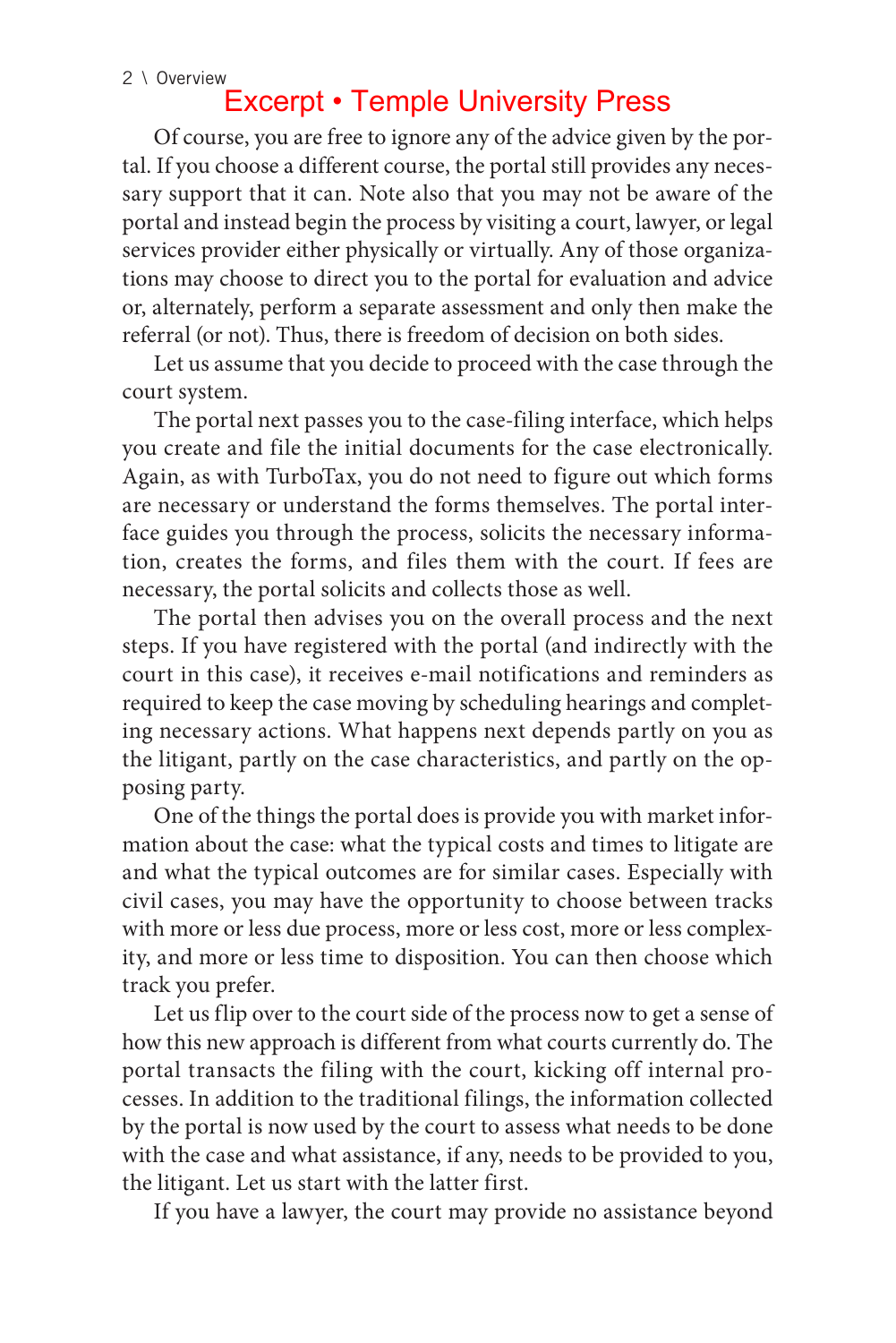the usual electronic notifications and reminders to you and your attorney. If you want to get a lawyer, the portal separately provides search and screening services for doing so. If you lack a lawyer, the court may still do nothing special if you are assessed to be capable of handling the case yourself. Even in this situation, it may send you messages pointing to information or services that you can use to better prepare your case.

Alternatively, it may determine that you require more direct assistance, which could take the form of a referral to a court self-help center, an appointment with court legal staff, a slot in a court-training session, or a referral to a legal-aid organization. As the portal learns more about you and your case, the court may perform reassessments and change the assistance provided accordingly.

The court uses information from the portal about the case characteristics to select the appropriate initial channel for case management. If you have already indicated through the portal a preference for the case track, the court initially honors that request, although it may separately assess whether your chosen track is appropriate. If it disagrees with your choice, it may indicate so, but the choice is still under your control.

Within the court, the case is automatically assigned to somebody for the next processing step. We describe it this way because who that person is varies dramatically according to the type and status of the case. This is the step where it starts to get interesting.

Several commentators have recently suggested that this revolution in the legal services industry is a good thing, even though it will probably cost the bar jobs and revenue from low-skill tasks that others now perform. Why is that? The answer is that lawyers now spend much more of their time performing high-skill tasks, which is, after all, what they were trained to do. There may be fewer attorneys, but their jobs are more interesting *and* more lucrative. One pundit termed this phenomenon "practicing at the top of their license."

A similar trend occurred over several decades with health care and doctors. Doctors used to see all patients for all types of maladies. Now services are unbundled in two ways. First, limited health care services are provided in a wide variety of local walk-in clinics—some are even available in drugstores—where no appointment or prior relationship is required. Patients can schedule same-day appointments, get test results, or request a prescription, all on their smartphones.<sup>1</sup> This change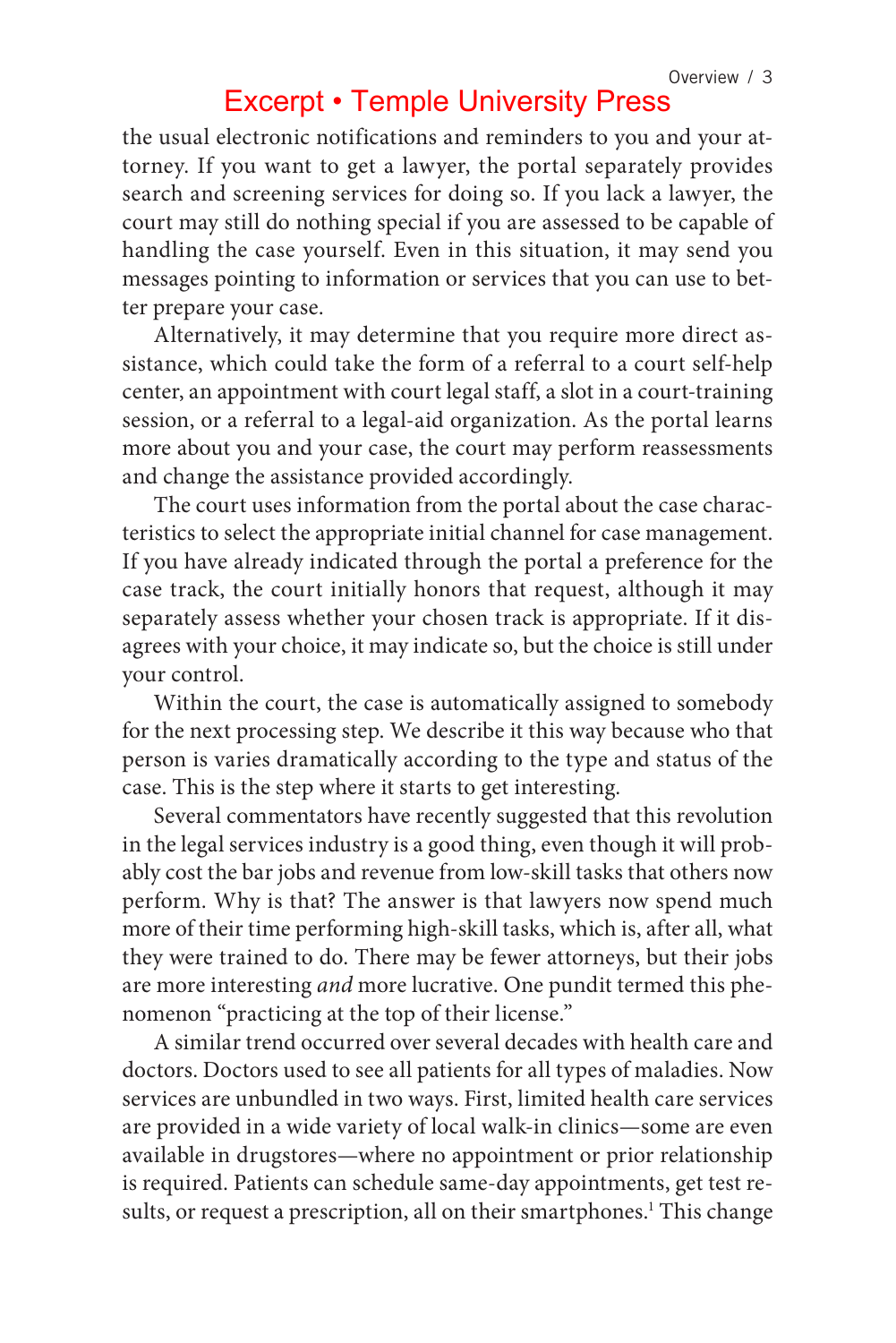broke the old model, where patients had to see family doctors or specialists by appointment and hospitals did everything else.

Patients now often see a doctor only after going through a series of encounters with medical staff having progressively more training and capability. They may start with a physician's assistant and then be handed off to a nurse practitioner before seeing a doctor. As a result, doctors also end up practicing more of the time at the top of their licenses. The court system needs to take a similar approach.

Imagine now that a clerk initially screens a new case. Because clerks have no legal training at all, they are empowered only to make an explicit set of decisions on the basis of explicit, predetermined criteria. A case manager, also not likely to be legally trained, may also make decisions about the most appropriate case-management channel and the appropriate next significant event in each case. These decisions are based on a protocol that everyone clearly understands and that the bench has approved.

While these two roles shield other members of the court from performing low-skill tasks and ensure efficient and appropriate initial case processing, they do not really touch the heart of radical triage measures proposed in this book. For that, we must elevate the case to paralegals or staff attorneys.

Staff lawyers have two main tasks to perform. First, they play a starring role in several of the early case-triage models discussed. These are sessions where case issues are evaluated and the cases are disposed of if no contested issues are involved or if the litigants are able to resolve their differences themselves. Alternately, the staff lawyer may find that several issues really are contested or that the issues are serious enough to require the appropriate due process. The case then gets scheduled for the next significant event. Thus, cases that move forward deserve to do so, and the court's scarce resources are conserved for the highest purposes.

Perhaps the most fundamental change in how courts triage incoming cases is the step away from simple rules based on case types. Rather than placing cases within case types on different tracks, our approach to case triage places them in different case-processing tracks regardless of case type. As these cases evolve, they may shift to different tracks as the needs of the case issues dictate. The two keys to these decisions are (1) what kind of case-management strategy does the litigant want and (2) what is the status of the issues in the case?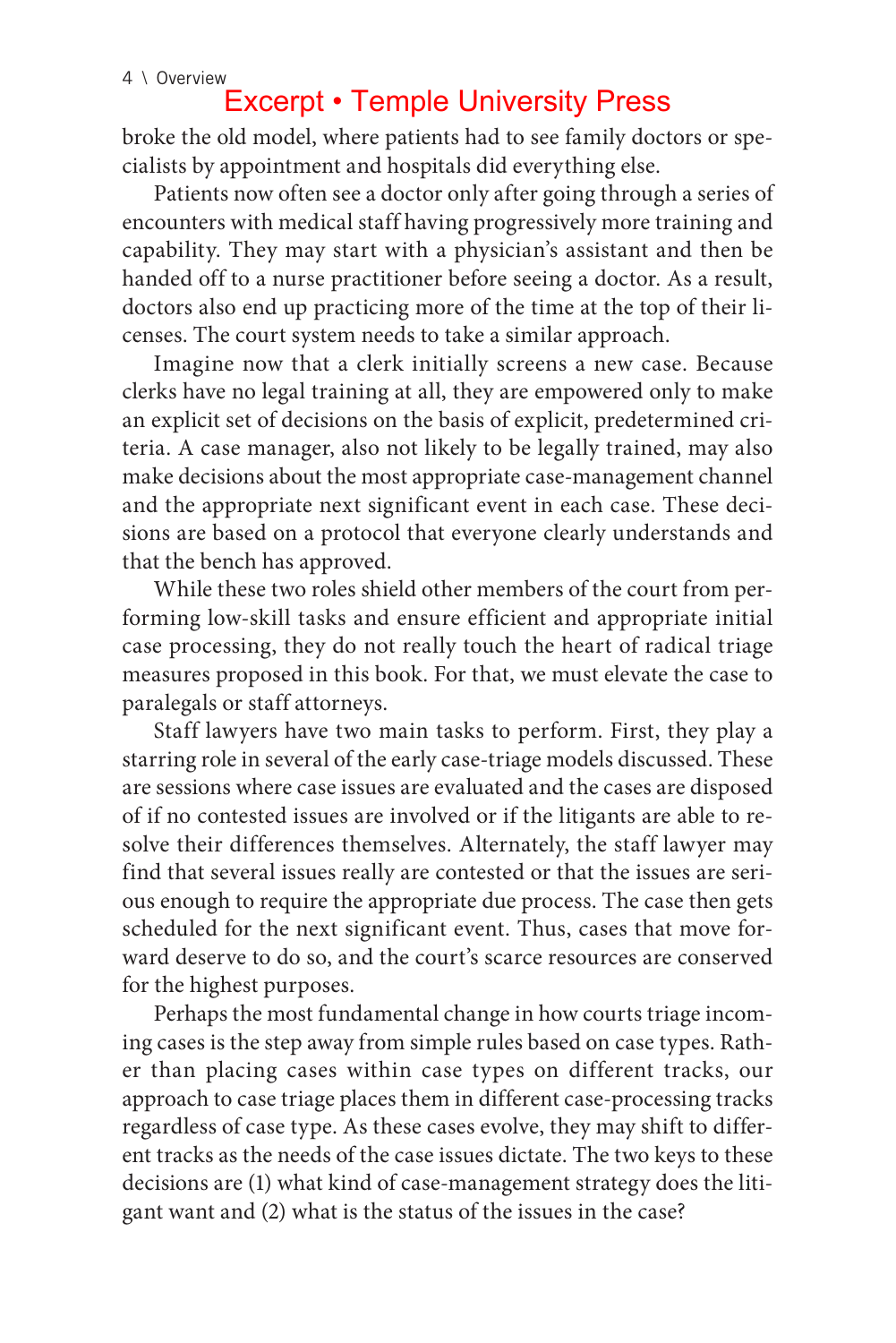Litigant preferences drive the choice made between the adversarial and dispositional processes. Given appropriate market information, litigants can decide in civil and family cases between heavy or light due process. That decision carries with it significant differences in process complexity, cost, and time to disposition. In some cases, the court may force use of the adversarial process for social reasons, such as in cases with so-called high stakes: potential loss of liberty, loss of housing, unequal power, and so forth.

In theory, litigants might also affect the choice between adversarial and problem-solving processes. In some criminal cases, the offender might go either way and now has some choice. In some family cases, the parties might disagree with the court about whether a specific case should be handled in an adversarial or nonadversarial way. The wishes of the litigants matter when making these judgment calls.

Some civil and family cases now use the courts solely to provide legal records of the decisions because they are forced to do so. These are matters that could be handled administratively by either the court or some other organization. Many courts are moving to convert citations to payables that are handled only administratively as well. Some case types, such as labor-law cases, in some jurisdictions could be shifted to administrative law courts in the executive branch.

Case issues are the second driving factor in decisions about case triage. The person in charge of the initial review may find that the case literally has nothing at contest. If so, it should be disposed immediately. Presumably, a well-designed litigant portal would prevent most of these cases from reaching the court. Some cases may include one or more issues at contest, but they could be assessed to be easily resolved without requiring a judge by using one of several possible practices. Finally, some issues are real and substantive. The decision then would be to place them before a judge as soon as possible and queue them for trial as required.

Nothing is immutable about case issues. Cases evolve, as do the underlying problems and situations of litigants. New issues may come up. Old issues may ameliorate or become more toxic. Periodic case reviews by competent court staff are needed to confirm that cases remain on the most appropriate processing tracks. Offenders who fail out of problem-solving treatment programs frequently need such reassessments. Another would be juvenile delinquency cases that turn into adult criminal offenses.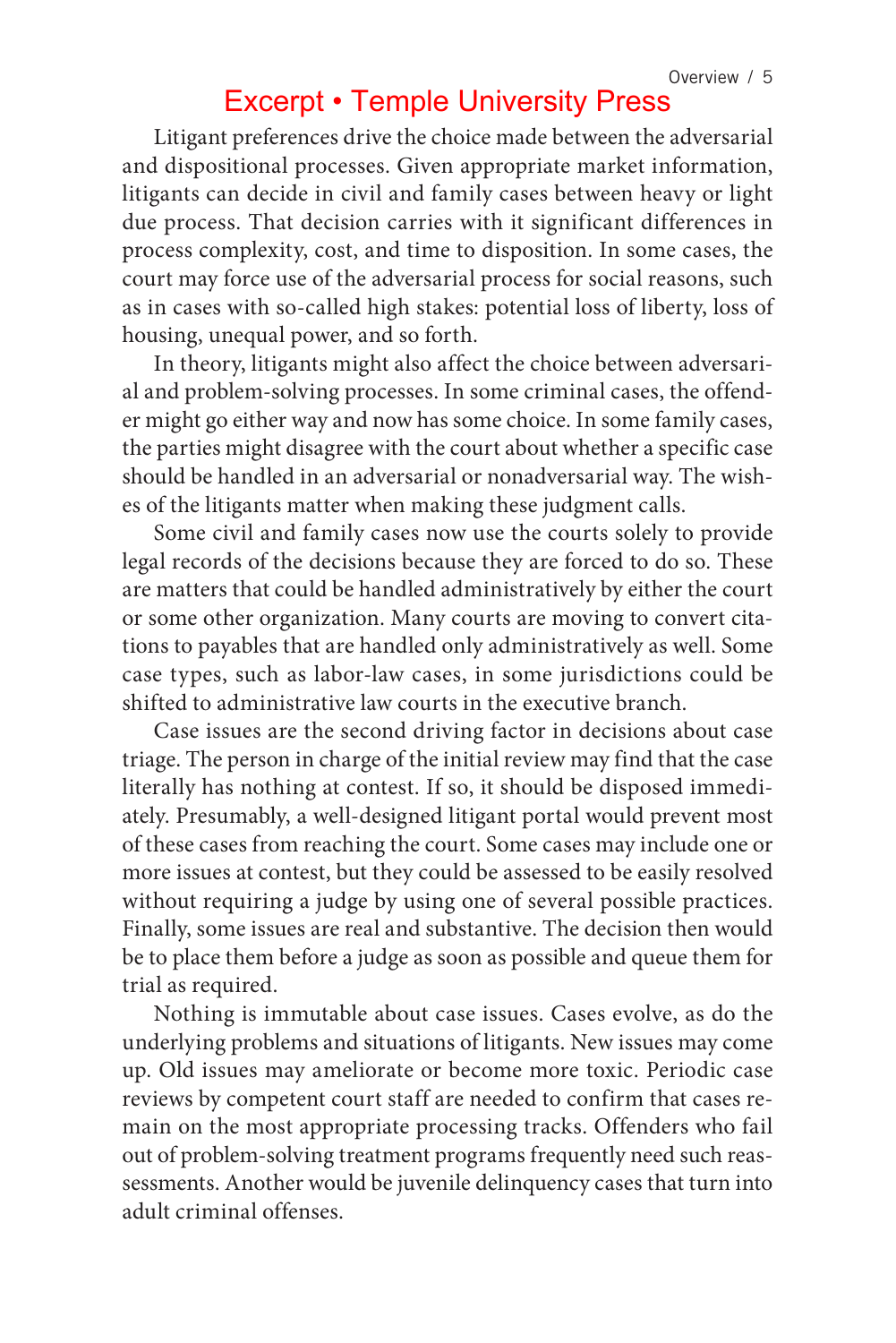Note that all these practices remove low-level tasks from the judge. As the scarcest of all court resources, judges should spend as much time as possible working on the most complex legal tasks. Aside from making the courts more efficient and the judges more productive, this revised process also provides litigants with faster and better service for the most serious cases. Equally important, it makes the job more rewarding for judges and increases the attraction of being a judge for talented potential candidates.

This then is the vision of the modern court: every legal problem does *not* require a court solution. Courts can improve what they now do well and can become even more cost-effective for citizens. In short, the modern court can continue to perform its mission well in an era of permanently constrained resources.

### Courts as though Litigants Mattered

Courts have always been a peculiar American institution. For the first 175 years, the judicial system was a separate branch of government in legal name only. Then state court systems realized their potential as a full partner in the governmental monopoly. Now their role in society has grown to encompass not only traditional court business but decisions made by social agencies as well.

The past sixty years have witnessed the transformation of courts from narrow adversarial forums into broad general markets for legal decisions. The transformation has occurred not in a planned, orderly fashion, but very much in an ad hoc way. Although not all judges and court administrators have been happy about this situation, courts floated along until the Great Recession forced a serious reexamination. Now the institutional mission of the courts is very much under attack in many states, and courts must respond in some way to survive.

What caused all these changes? It is frequently noted that courts are conservative organizations, so they rarely change unless they are forced to do so. For the purposes of this book, the modern era of courts in America began in the 1960s. A wave of U.S. Supreme Court decisions on criminal procedural justice radically increased the cost of criminal prosecutions. At the same time, a crime wave unparalleled in modern times motivated politicians, including local prosecutors, to start putting record numbers of citizens in jail or prison.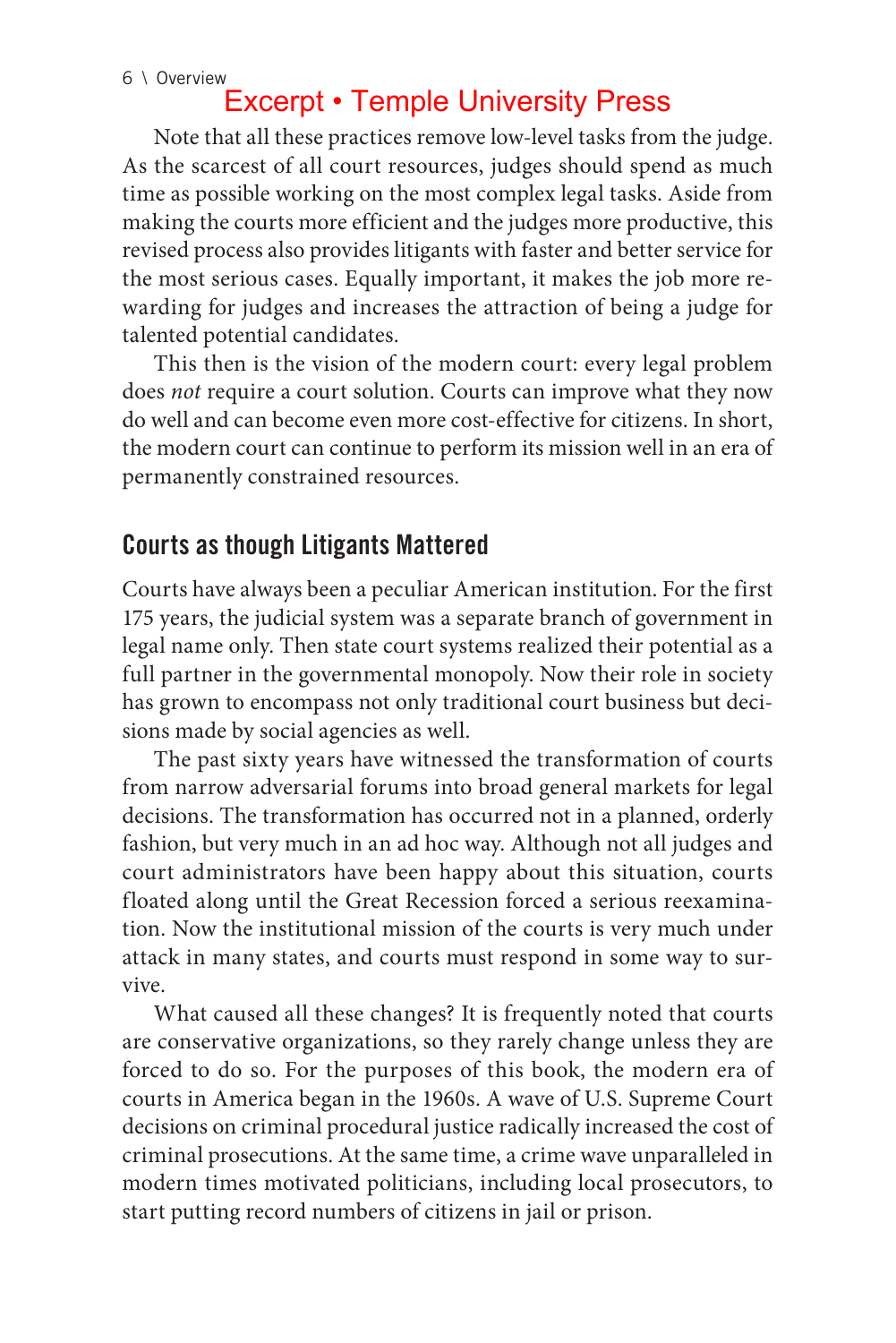Court caseloads increased significantly, and case backlogs grew accordingly. Criminal cases crowded out civil dockets because of speedytrial rules, so all case types started seeing large delays. The reaction of courts to this crisis radically changed them in two ways. First, courts started acting like a real organizational branch of government complete, with their own administrative budgets and staff. The definition of judicial independence was broadened from the previous protection of legal decisions to include administrative independence—the ability of courts to control their own organizational destinies.

The war on drugs and other crimes, also launched in the 1960s in reaction to growing drug use, increased the demand for court services. Soon, more offenders were convicted for drug offenses than had recently been sent to prison for all other crimes. Trial rates for both criminal and civil cases started a long, slow decline as criminal caseloads exceeded the trial capacity of courts, and prosecutors used new weapons to reach settlements with guilty pleas in record numbers. A majority of the felonies were low-level drug cases, and most of the defendants routinely pled out before trial.

Within a few decades, trials became rare events in most courts. Since trials are the single-most resource-intensive event in a court, holding fewer of them contributed to improving court efficiency in disposing of cases.

During the same time period, some courts acquired new, noncase-related functions, such as pretrial and probation services, alternative dispute resolution services, indigent defense, and supervision of guardians, conservators, and guardians *ad litem*. From the perspective of many judges and court administrators, key functions of the criminal justice system would be lost if courts did not step up. From a national perspective, these additions to court functions were patchy and inconsistent because they, too, were acquired during periodic budget crises, creating a surprising disparity in the scope of court missions across jurisdictions.

#### The Court Response

Around 1990, it also became clear that the war on drugs was not working and that states would not be able to afford the required prisons for much longer. The inevitable backlash spawned a wave of new "problem-solving" courts to treat offenders with drug-addiction problems.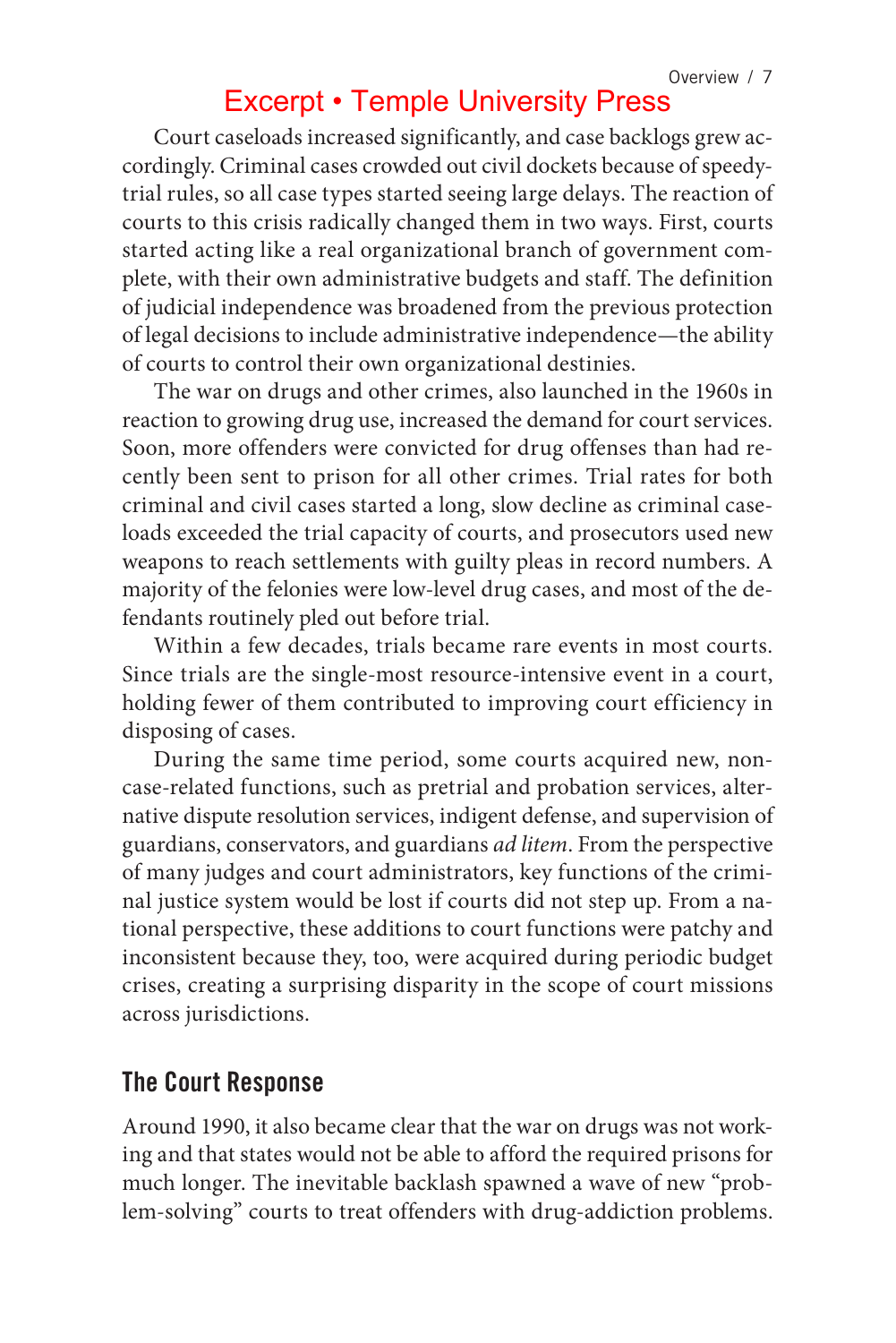Special driving-while-impaired (DWI) and mental-health courts soon followed. These new types of dockets were institutionally revolutionary in the sense that they were expected to solve social problems using nonadversarial methods.

Problem-solving courts had a precedent. Juvenile courts were conceived as the original problem-solving courts. Even though the pendulum has swung between treating juveniles as children under the protection of the court and making young adults subject to criminal procedures and due-process protections, delinquency courts especially are still viewed as places to reform children—not to punish them. Once delinquency courts set the precedent of a social mission, courts quickly acquired responsibility for solving a second set of social issues involving children. Dockets for dependency and such status issues as truancy were followed by "unified family courts" that appeared and operated with similar nonadversarial sets of procedures. The explicit goal of these courts was not to decide guilt or innocence but to diagnose the problem(s) that brought children to court and to find solutions. Courts quickly learned that both types of new problem-solving courts were very resource-intensive, putting further pressure on court budgets.

Second, a profession of court administration arose, including a comprehensive canon of definitive works on best practices. For the first generation of professional court administrators, the primary goal was a reduction in case backlogs using classic caseflow management techniques, which were also relatively crude. Within case types, two or three tracks were created according to estimates of case complexity. Some attention was also devoted to early disposition of less-complex cases.

The first workload/staffing studies soon appeared to buttress better case management with justifications for additional judges and staff where needed. These studies implicitly assumed that current business processes and practices were ideal and took at face value the reported time allocations of judges and staff. Not surprisingly, courts almost always needed more resources.

As each new wave of court workloads arrived, courts responded by evolving practices that made them more efficient. It was not only trial rates that decreased—average trial times and case-disposition times did as well. To the traditional case tracking that caseflow management recommended, courts added a special emphasis on achieving quick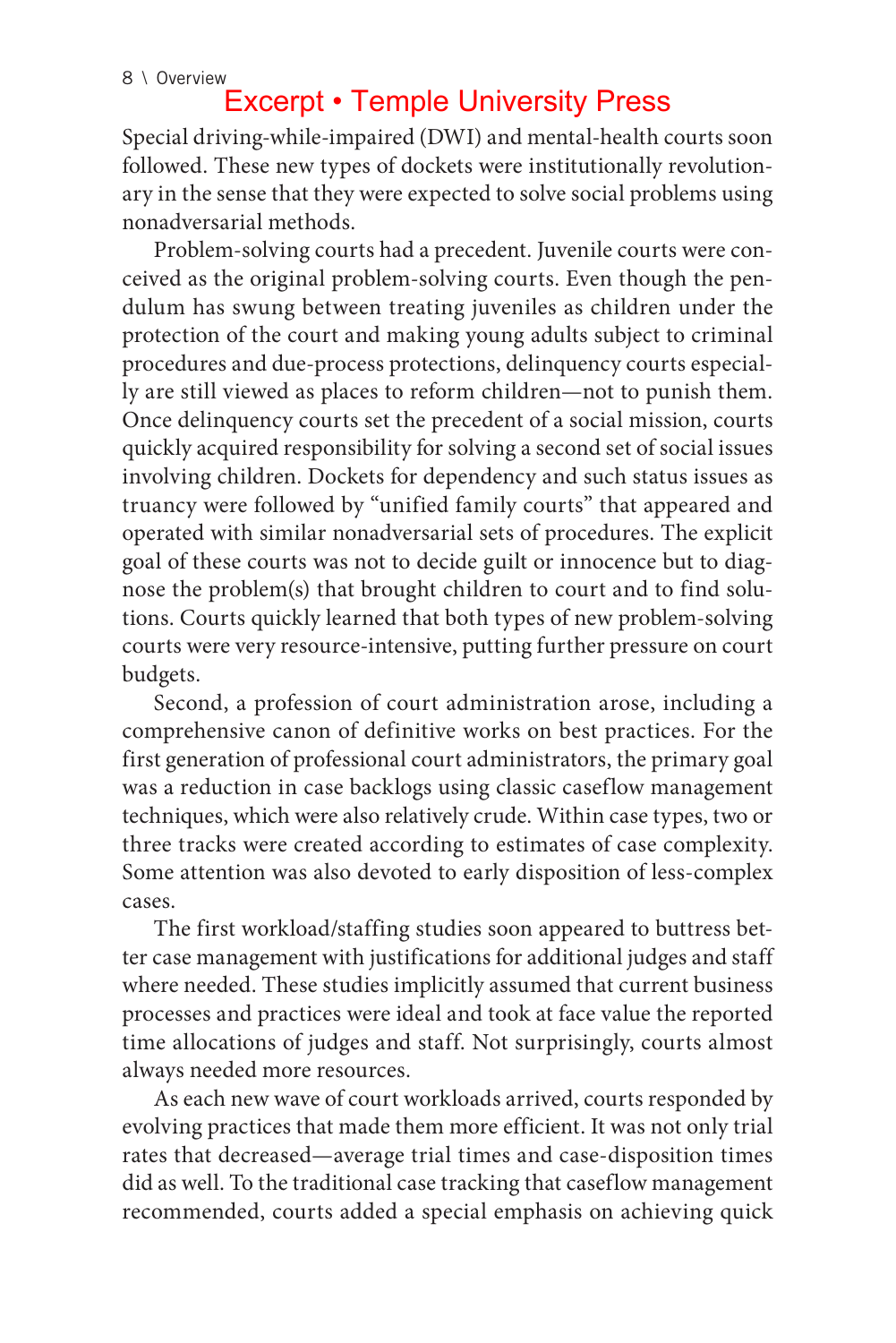dispositions through a number of techniques, mostly focusing on early interventions and a variety of arbitration and mediation programs. As with calendaring systems, studies found inconsistent results for most of the new programs, and best practices were hard to identify.

These innovations cumulatively enabled courts to handle higher caseloads per judge and staff than was previously possible. However, it was not clear whether the new practices were responsible for the increases or whether judges and staff were simply working harder than in the past. Rumbles about the quality of justice started to reverberate in the background as personnel complained of "burnout."

Ironically, everyone knew that quality was not the primary goal in a monopoly like the courts. Where else could litigants go? The real goal was to clear the dockets by using judges in the most efficient manner. Judges were, and are, the most expensive and scarce type of court resource. If the courts could keep the local bar happy while accommodating judges, so much the better. Courts viewed themselves as having no control over the demand for court services, so litigants were just a fact of life, not customers to be satisfied. Judges were the true evaluators of quality.

#### Financial Problems

Recessions in 1980, 1990, and 2000 periodically put the entire criminal justice system under short-term fiscal pressure. Fortunately, these recessions always ended quickly, so courts were able to weather the storms using mitigations that left the system essentially unchanged. When the business cycle and government revenues recovered, courts would make up lost ground and restore previous levels of staff.

Then in 2007 the Great Recession arrived, and courts reacted as they always did when recessions occurred: they put in place a wide range of short-term measures designed to wait out what had always been short budget downturns. Such policies as position and wage freezes, delays in calendars, shorter business hours, and furloughs can be used for only a brief period without reducing both the quality of service and the quality of justice. Thus, courts were stunned when the recession grew more severe and persisted for several years.

Their traditional mitigations to budget crises were becoming untenable. As the short-term coping measures remained in effect, the ability of the courts to carry out their constitutional mission was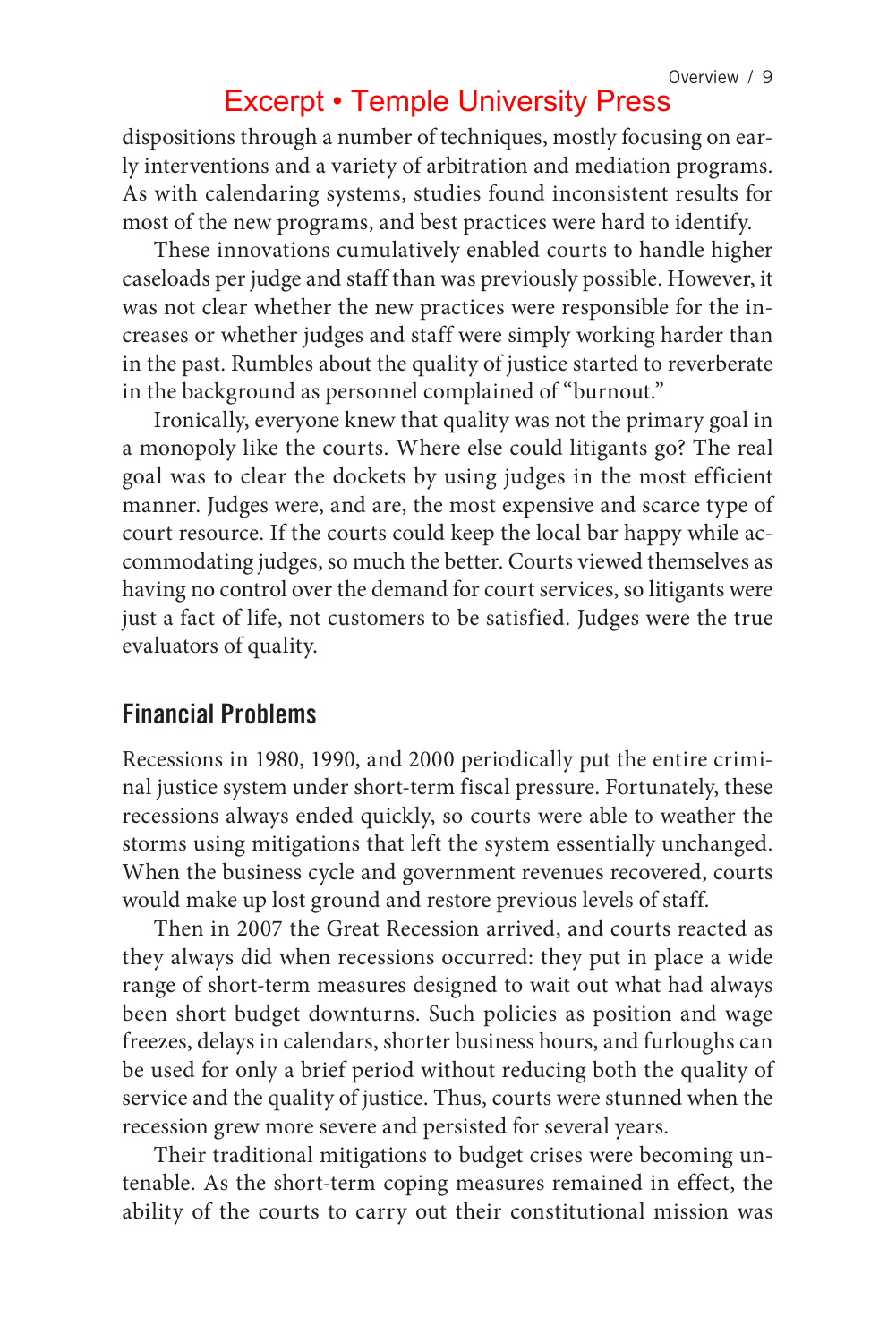threatened. In response, some courts prioritized case types and stopped processing those deemed to be of lowest importance. Others attempted to reengineer their business processes—with partial success. Still others began to question whether all the functions they were carrying out should be within the scope of their operations.

Nationally, courts quickly united around three strategies. The first (and very traditional) approach was to claim a special budget status for courts as the third branch of government. In this scenario, the judiciary must be funded at a level that enables it to carry out its constitutionally mandated mission and functions. Thus, unlike those of executive branch agencies, its budget cannot be cut as part of general, across-the-board budget reductions. Needless to say, this strategy rarely worked.

Second, the courts considered several simple ways of guaranteeing their "fair share" of existing state and local government revenues. A favorite idea was fixing the court budget as a percentage of the state general fund, with the most frequent number being 3 percent. Because court budgetary needs varied widely from jurisdiction to jurisdiction by court structure and mission scope, a set proportion of the general fund bore no reasonable relation to the actual amounts needed. Therefore, legislatures rightly refused to support such initiatives.

The third and most promising strategy was to review what really belonged within each court's core mission. These "essential functions" were often specified by analyzing the state constitution and existing statutes. What most courts quickly discovered was that those sources of legitimacy supported only the narrow definition of court work—the classic adversarial mission. While some judges liked the idea of returning to the traditional and more comfortable role of courts, many others were appalled. What would happen to all the new cases that required problem solving?

Oddly enough, the least-used method of responding to the budget crisis was traditional caseflow management. Although nothing substantially new had been added to the literature since the 1970s, courts acted as though they had already mined all its nuggets for improving business processes. In fact, most courts were not using proper caseflow management to its fullest extent, and the institutionalization of such practices remained a huge problem. Courts needed two things: a normative way to define their essential functions and a methodology for estimating an adequate budget for those functions. The courts also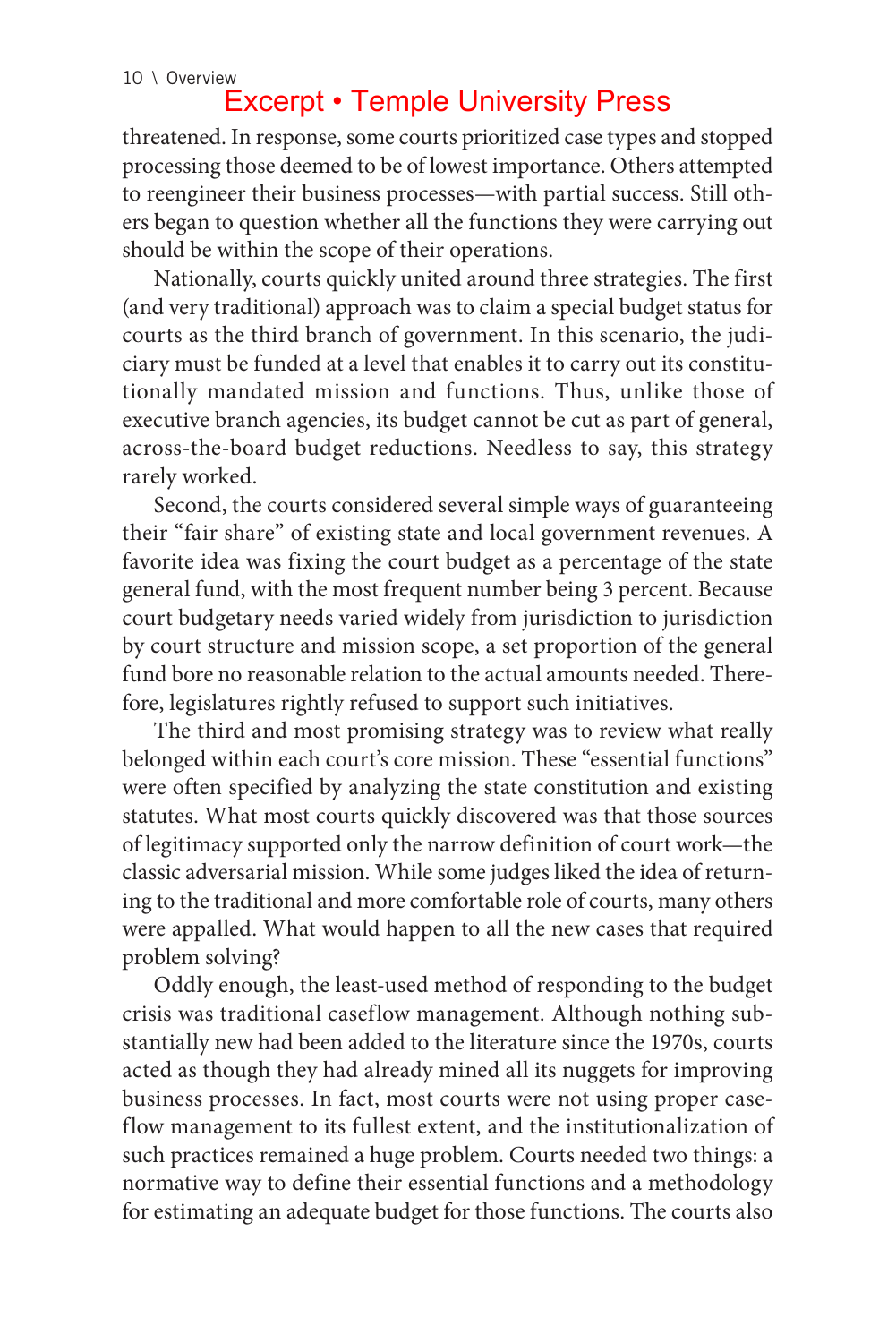needed new and improved practices for managing the cases within the scope of those functions beyond classic caseflow management. Fortunately, a number of courts were experimenting with such new practices in bits and pieces, but a more systemic approach was lacking.

The starting point for defining the mission of a modern court must be the recognition that courts have customers: the litigants and the public. Courts must take this view for the first time because they no longer hold a monopoly on the market for legal decisions. As cases were delayed too long, being decided by judges lacking appropriate expertise, or costing too much, litigants began turning to alternate means of settling their legal disputes.

This problem grew especially evident with civil cases. Large complex cases involving corporations increasingly moved to private arbitration. The advent of business courts did not stem the tide in most places. The continuing bar monopoly on legal services and the legal community's resistance to unbundling those services exacerbated a large and growing wave of unmet civil legal needs not found in any other developed country. Faced with unaffordable attorney costs, those litigants who did go to court tried to represent themselves in record numbers. The latter trend quickly spread to family-law cases as well.

The advent of self-represented litigants brought with it a double whammy for the courts. Because litigants and courts were ill prepared for cases to be handled without lawyers, the workload problem grew even worse. Even more alarming, litigants simply lost their cases needlessly in such areas as foreclosure, eviction, and dependency because they often defaulted rather than try to negotiate. Then the wave of judge-intensive problem-solving courts added yet more judicial work, further splitting some benches as to the legitimacy of such courts.

The last cruel twist of fate for the courts came when the Great Recession supposedly ended with an upturn in the business cycle. It took four years instead of one and a half, but revenues finally did bottom out and start growing in most jurisdictions. For states with energy resources or large agriculture subsidies, the recession never did cause much pain. For states with decentralized systems funded by local jurisdictions with adequate tax sources, the fiscal problems were also minimized. For everyone else, budgets were down about 20 percent from their previous high point.

The false dawn of budget recovery resulted from fundamental changes in demographic structure and the ravenous hunger of health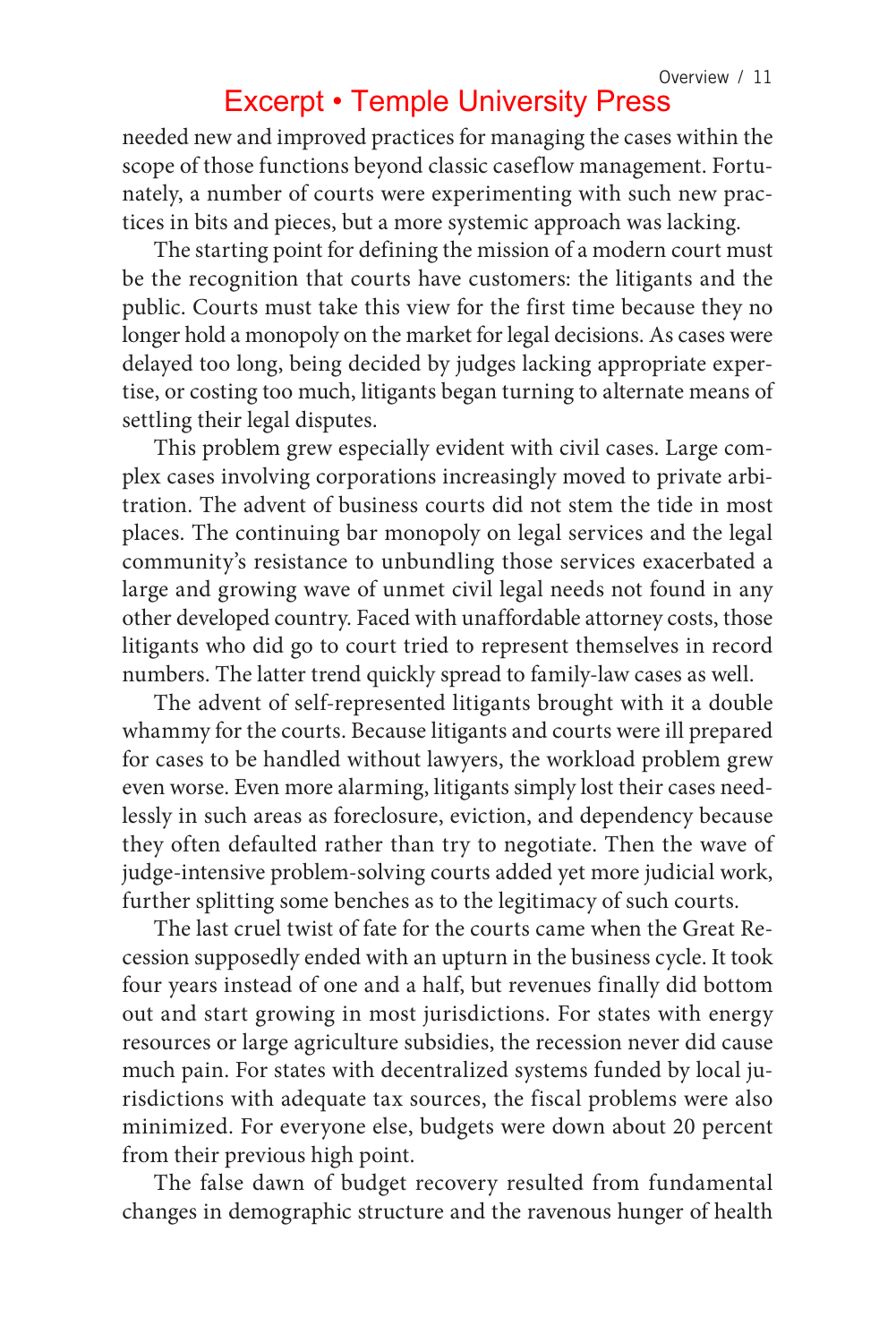care and pensions. As a result, courts are unlikely to escape continuous pressure on their resources for the next couple of decades at least. Court budgets have a "new normal." Faced with this future, courts simply must address the twin issues of mission scope, or essential functions, and improved case management.

#### Remedies

We argue in this book that courts should respond in three specific ways to the ongoing crisis. First, they must fundamentally reorganize their business processes around the concept of the litigant as a customer. Second, they must identify what their essential functions are on normative grounds and devote their scarce resources to only those areas. Third, they must universally adopt new and radical approaches to case management centered on concepts of case triage. Together, these recommendations offer a new vision of the courts and their modern mission.

Most courts still operate like single-artisan establishments. Much like the way the textile industry was organized three hundred years ago before mechanization and the advent of factories, individual judges operate legal-decision businesses as they wish, with some more centralized support. Business processes and legal quality vary widely within and between individual jurisdictions and even between cases. The public deserves better.

Doctors used to operate this way as well, but they were forced to adopt more consistent and evidence-based practices to the benefit of their customers. Judges and courts need to do the same. Consistent best practices for case processing will significantly improve courts and the legal experience for litigants. The flood of self-represented litigants has already forced courts partway down this path. Some court processes are at least described online, and some court services are also available electronically.

Much more needs to be done with court processes. The current guidance on court case-management systems describes only desired functions at a relatively high level.<sup>2</sup> Courts are still free to implement widely varying processes for carrying out those functions, and the result is expensive and fragile systems software that is hard to change when business requirements demand it. In a separate initiative, the National Center for State Courts (NCSC) plans to identify and docu-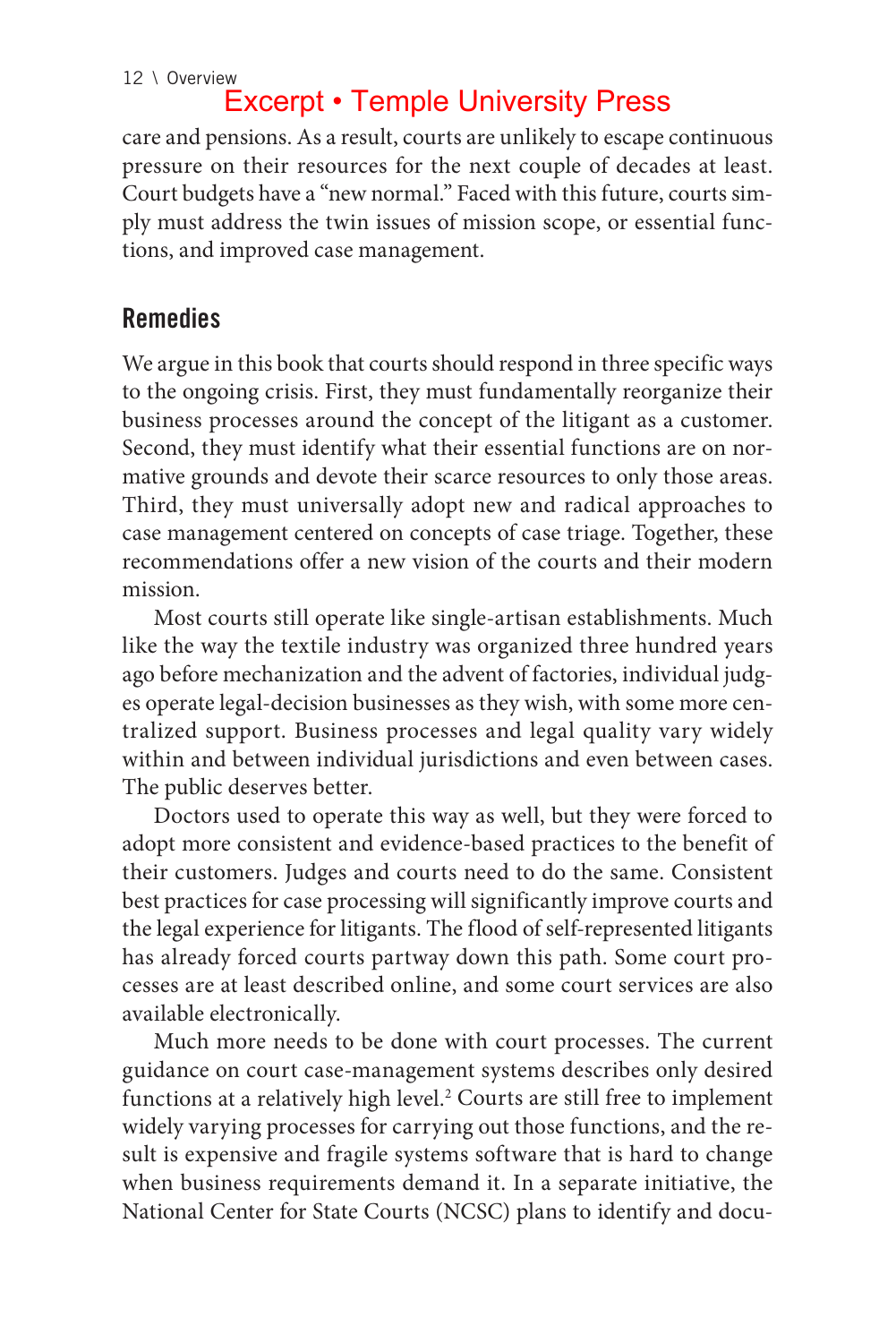ment the necessary business capabilities and processes over the next several years.

A fundamental starting point for better business processes is good management information. Toward that end, NCSC established ten national performance measures, called CourTools.3 In addition, NCSC published an approach for using those performance measures to better manage courts. The so-called High Performance Court Framework starts from the fundamental belief that citizens are the real customers of the courts and should be treated that way.<sup>4</sup> The Framework then lays out a systematic approach to assessing court performance and fixing business problems.

The issue of which court functions are essential is a vexing one. On the one hand, courts do not want essential justice functions to fall through the cracks. On the other hand, they are not well positioned to carry out a number of nontraditional functions. We argue that there are good reasons for reassigning some functions to the executive branch or even outside the legal system entirely. We also provide some guidance on when courts should or should not make these changes.

Aside from the essential functions, it may be worth asking to what extent courts should support the resolution of legal problems outside the formal legal system. The United States is unique in its preference for resolving all legal disputes in the courts. In contrast, many other developed countries have policies that encourage litigants to resolve their legal problems, whenever possible, using more informal processes. While intriguing, that issue lies outside the scope of what we consider in this book.

Most of this book focuses on the third mitigation strategy: case triage. We argue that individual case statuses must be taken much more seriously, since key triage decisions should be based on such information. Courts should not take the route of treating most cases in a certain case type like similar pieces of bread. We further argue that the type of case processing matters more than anything else and should be clearly understood and chosen at all times. Cases in the same case type may require different types of case processing. The same case may even require different types of case processing over its life as its status changes.

Proper case triage requires courts to have a level of detail about individual case statuses immediately available in a way that almost no court does now. Because case-management systems were developed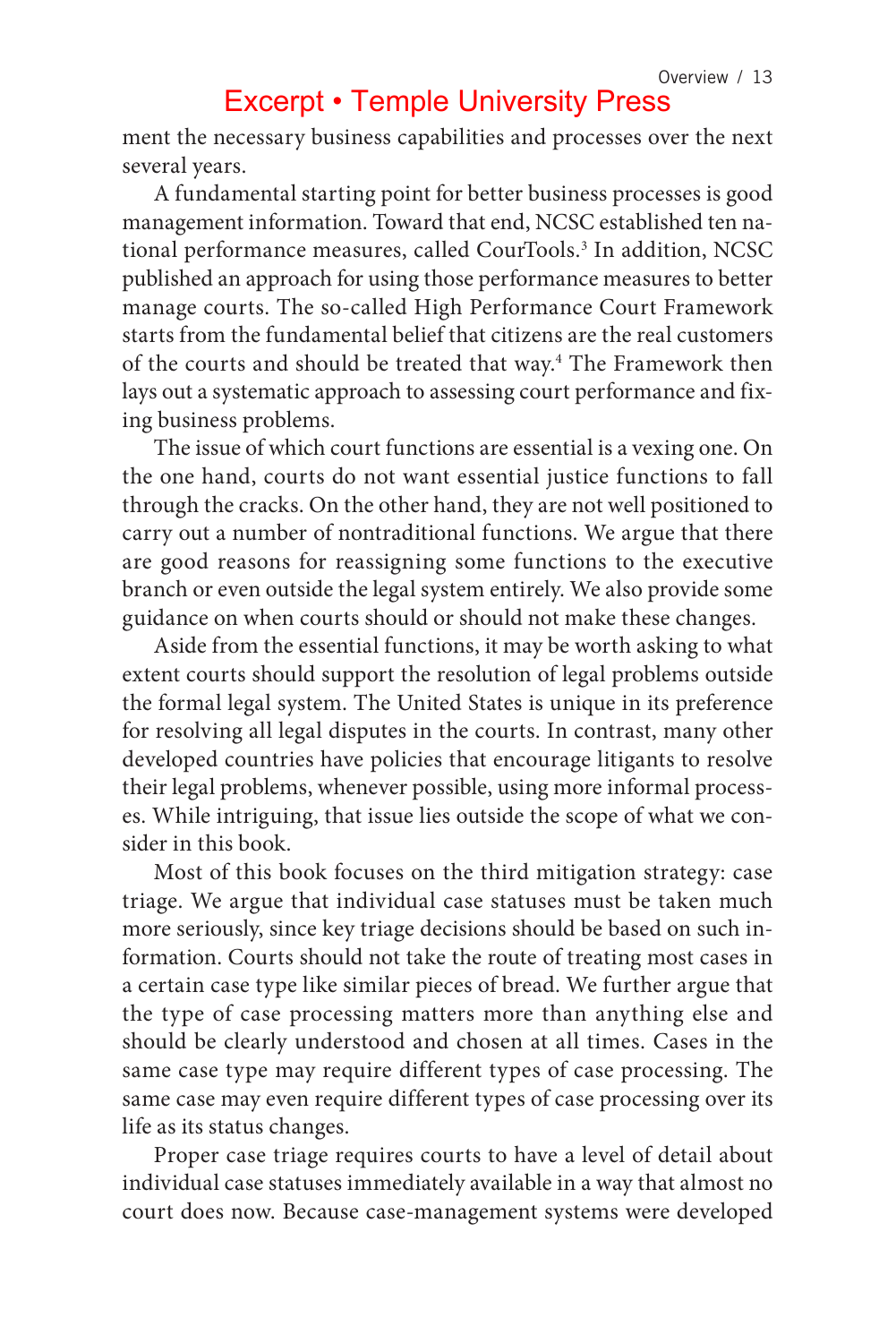first as docketing systems for clerks and then as case-management approaches based on crude case-type rules, they lack legal detail. Judges and other court staff must read the actual documents and make assessments to access the required information. Needless to say, that requirement makes it too inefficient and expensive to implement a real case-triage approach.

Because these recommended changes in court organization and administration are so radical, we indicate for each type of case processing which specific resources are required and which business processes should be used. We also describe the projected impacts on judges, staff, and facilities. On the basis of that information, a court could reorganize itself to implement case triage with the help of some new functionality in the standard case-management systems.

Our recommendations for case triage are not just academic concepts. Most, if not all, of them have been implemented individually by one or more courts with some success. Many of them are recognized as good practices by many courts, even if they are not widely implemented. Most courts also now realize the need for better management and improved business processes but find it extremely hard to make the desired changes under their current governance structures. Again, NCSC has published useful guidelines on how to solve that problem.<sup>5</sup>

The ideas in this book, together with the other supporting concepts being worked on by NCSC, will bring the courts into the modern world. Many of these ideas would have been immediately recognized in an introductory business management course twenty years ago as obvious actions to take. Although the courts are conservative by nature and design, they can no longer afford the luxury of using that excuse to avoid change. If the courts wish to provide quality justice at a reasonable price to their customers in the future and remain a viable social institution, then they must make these significant reforms soon.

### Plan of This Book

Part I of this book contains two chapters outlining the current situation with respect to court reform. Chapter 1 expands on the arguments made in the overview, especially that courts are a victim of their own success. Because courts are among the most respected of government agencies, many disputes now come to court that once were resolved either informally in the family or community or by other governmental